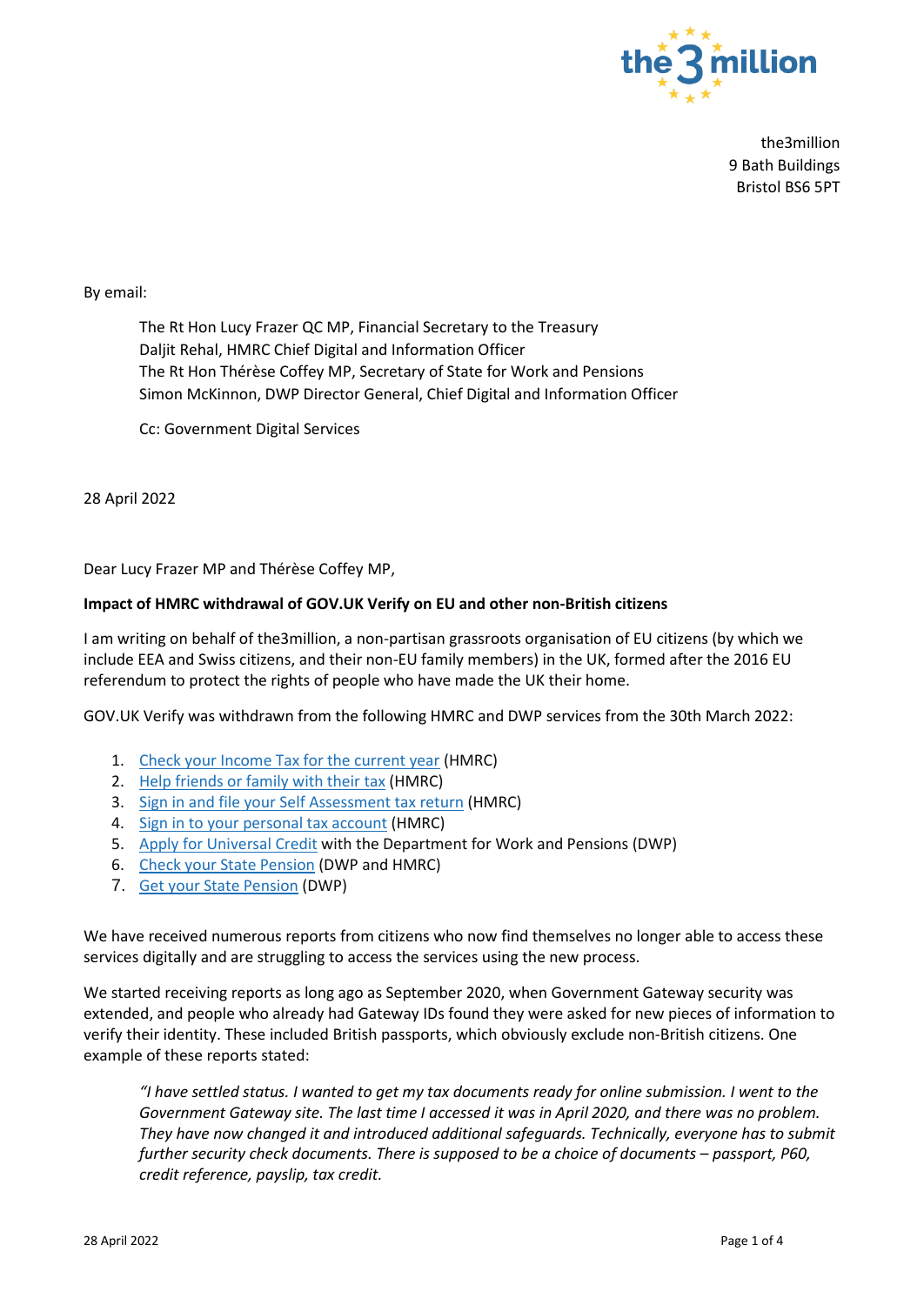

*I was only given two 'options' out of which I had to 'choose' two. In other words, the system adapts for certain people. I had to be prepared to provide both items, there was no option for me. And, one of those 'options' is a valid UK passport, which I do not have, being an EU national with settled status.*

*When I wrote to HMRC to query this, I was told that if my circumstances did not meet the current verification criteria, I would not be able to use online services." - November 2020*

Another example came from an Irish citizen who, as a self-employed person in the theatre industry during COVID, was reliant on grants under the Self Employment Income Support Scheme:

*"I attempted to apply for the latest grant, but I find I am excluded because I do not have a UK passport or a UK photo ID Driver's licence. There is no other acceptable form of ID offered on the form. I have been unable to get advice from HMRC in spite of many calls and holding on the phone for up to an hour each time.*

*I desperately need help from the Self Employment Scheme as I have had no work since March. I have submitted tax returns every year for the last twenty-six years and always paid my income tax. I am feeling very shaken, distressed and isolated." - December 2020*

For many citizens caught out by these new security checks which they were not able to use, they found that they were able to use Gov.UK Verify instead. For example, one person reported to us:

*"I had a problem proving my identity to be able to apply for tax relief. After entering my NI number through the government Gateway, I was asked to provide two of these as proof: UK passport, UK driving licence, questions about my credit. I don't have a UK passport, and I don't drive so I don't have a driving licence.*

*Only after doing research for a while, I came across another service, not signposted, called GOV.UK Verify, through which I managed to prove my identity. Still this will cause problems for many people as that service is not easy to find." - March 2021*

We have heard from citizens that they were given less than a month's notice that GOV.UK Verify would be withdrawn, in the form of a letter from HMRC dated 3 March 2022. The letter tells the recipient to use Government Gateway instead, telling them to "follow the on-screen instructions for Government Gateway" but gives no details of what people should do if they cannot supply the requested information.

From the 1st April 2022, we received numerous reports from people who were now unable to use HMRC and DWP services, since GOV.UK Verify was withdrawn, and the Government Gateway questions included options they were not able to satisfy. These options appear to always include a UK passport, and a Northern Ireland Driving Licence, so even those non-British citizens who were in possession of a UK driving licence (not from Northern Ireland) were unable to satisfy the criteria.

One example of such a report was:

*"The government has just scrapped the GOV.UK Verify system and it requires us to sign through Government Gateway. The only way to verify identity online with Gateway is by uploading 2 proofs, but it gives only 3 ways and 2 of the 3 ways are for people who have a UK passport + NI driving licence. So at the moment, non-UK citizens are automatically cut off from all online services and are unable to check their tax situation online, and the only option is writing letters to HMRC and other government services." - April 2022*

Although one of the Government Gateway information pages states that people will be asked to give details about two items they may have, and lists five examples (UK passport, payslips or P60, Self Assessment, tax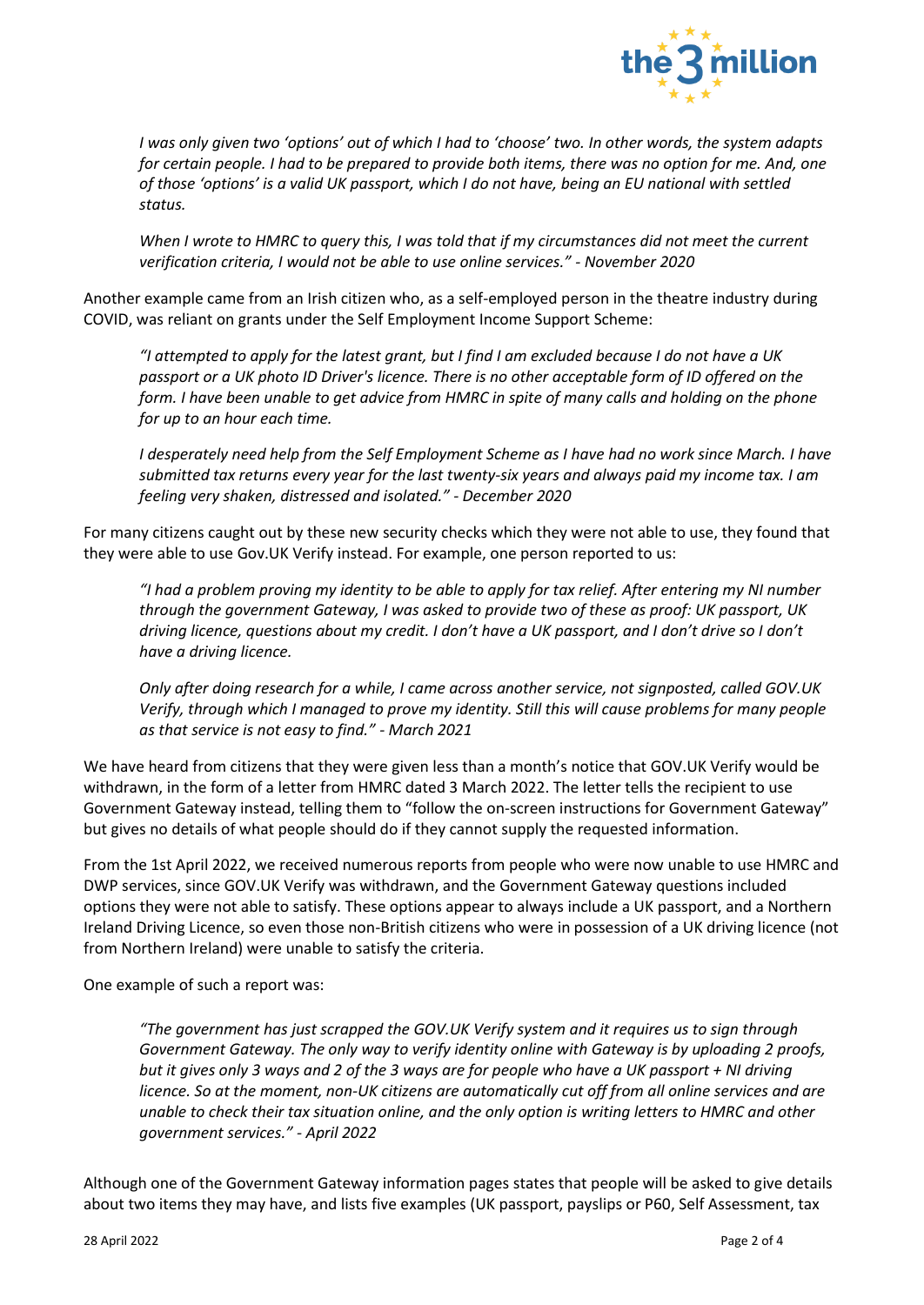

credits and Voice ID, Northern Ireland driving licence), we have seen that some people are offered far fewer choices when they proceed.

The reports included frustration at being unable to get help, for example:

*"In the past I used to check my state pension vi[a](https://www.postoffice.co.uk/identity/government-verify) [https://www.postoffice.co.uk/identity/government](https://www.postoffice.co.uk/identity/government-verify)[verify,](https://www.postoffice.co.uk/identity/government-verify) which worked without having a UK passport (I am an EU citizen). However, it seems that service has now been removed and the only way to check one's state pension is vi[a](https://www.gov.uk/check-state-pension) <https://www.gov.uk/check-state-pension> - in order to proceed, however, you require a UK passport number.* 

*I tried to call the number but the people at the other end of the line had no idea what I was talking about." - April 2022*

One person was told "*to try again at some point later in the year when they build functionality into the website to accommodate non-British citizens.*" Another reported of someone who "*appealed the fine for a late self assessment due to being unable to create an account and was told to create an account.*" Another told us "*it is not even possible to complain online as one must login in the first place.*"

This has serious consequences for many, beyond simply being unable to check their pension or access other information relating to their financial situation. One freelance journalist told us they desperately needed to get a UTR number in order to access larger contracts.

We note that the GOV.UK Verify information page

[\(https://www.gov.uk/government/publications/introducing-govuk-verify/introducing-govuk-verify\)](https://www.gov.uk/government/publications/introducing-govuk-verify/introducing-govuk-verify) gave over a year's notice that Barclays, Experian and SecureIdentity would be removed in March 2021. However, it gave less than a single day's notice (the website was changed on 30 March 2022) that:

*"From 30 March 2022 the following services will use their own identity verification instead of GOV.UK Verify:*

- *Apply for Universal Credit with the Department for Work and Pensions (DWP)*
- *Get your State Pension (DWP)"*

This change did not include all the HMRC services that would no longer use GOV.UK Verify from 1st April. On the 1st April 2022, we believe as a result of an Observer journalist contacting the Government (see [https://www.theguardian.com/money/2022/apr/06/hm-revenues-id-rules-are-driving-me-back-to-pen-and](https://www.theguardian.com/money/2022/apr/06/hm-revenues-id-rules-are-driving-me-back-to-pen-and-paper)[paper\)](https://www.theguardian.com/money/2022/apr/06/hm-revenues-id-rules-are-driving-me-back-to-pen-and-paper) a further change was made to the GOV.UK Verify website, adding the following section:

## *"From April 2022 the following services will use their own identity verification instead of GOV.UK Verify:*

- *[Check your Income Tax for the current year](https://www.gov.uk/check-income-tax-current-year) (HMRC)*
- *[Help friends or family with their tax](https://www.gov.uk/help-friends-family-tax) (HMRC)*
- *[Sign in and file your Self Assessment tax return](https://www.gov.uk/log-in-file-self-assessment-tax-return) (HMRC)*
- *[Sign in to your personal tax account](https://www.gov.uk/personal-tax-account) (HMRC)*
- *[Apply for Universal Credit](https://www.gov.uk/apply-universal-credit) with the Department for Work and Pensions (DWP)*
- *[Check your State Pension](https://www.gov.uk/check-state-pension) (DWP and HMRC)*
- *[Get your State Pension](https://www.gov.uk/get-state-pension) (DWP)*